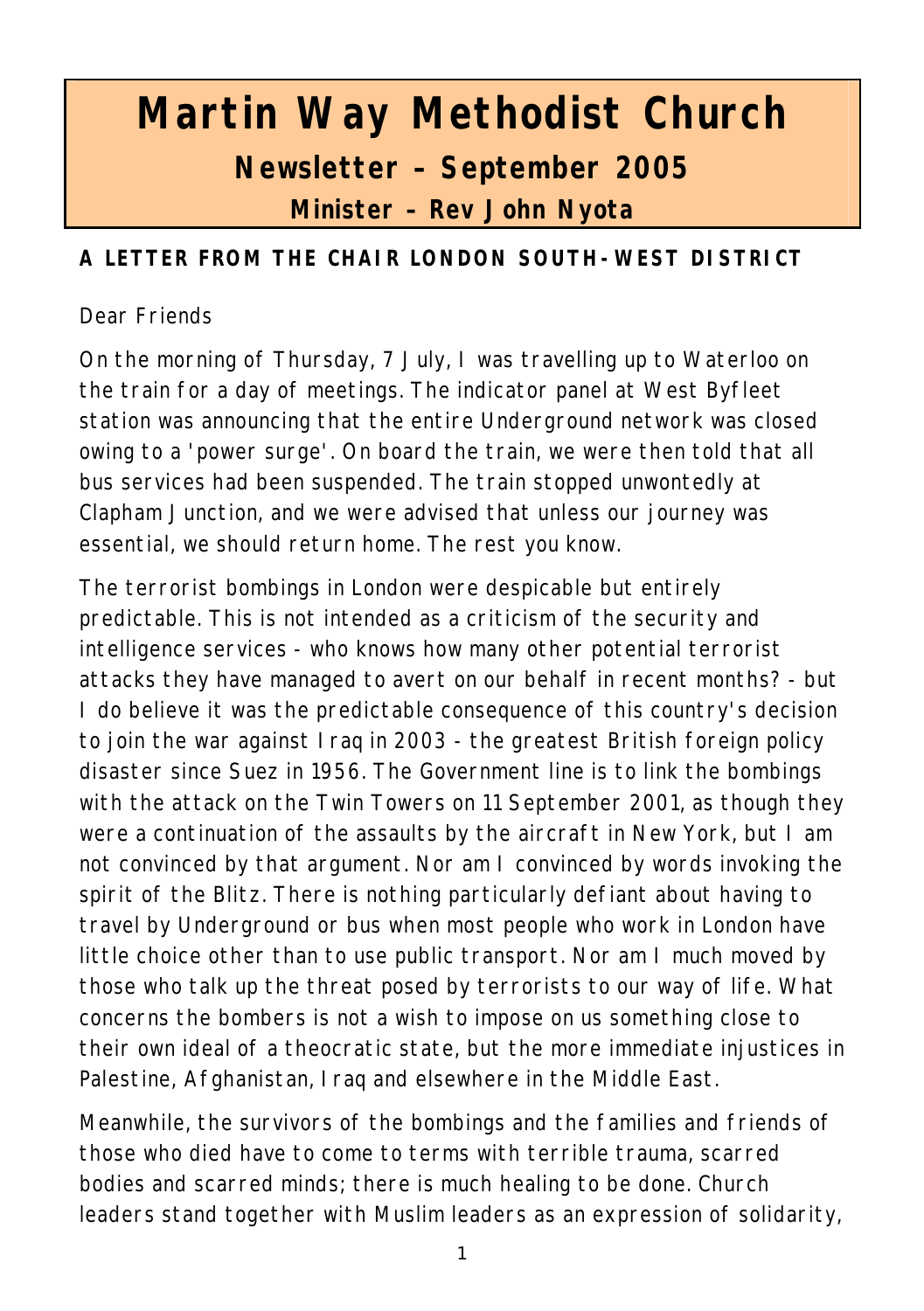and the Archbishop of Canterbury, Dr Rowan Williams, calls on faith communities to 'work together for our shared understanding of the life God calls us to'. Are we up for that in the great, diverse, multicultural city that is London? This is about the long, hard slog of what has been called 'the wider ecumenism' and how we understand one another as people of faith with distinctive responses to the God who calls something less newsworthy, as we adjust to what passes for normality in our daily lives.

Against that backdrop, I turn to what was originally going to be the subject of this letter: this year's Methodist Conference held at Torquay from 23 to 30 June. This may seem trivial by comparison with the events of 7 July. It was not a long, hard slog exactly, but that is precisely the point. The annual Conference enables us to take a snapshot of the Methodist Church, reflecting our distinctive responses to the God who calls in the context of what passes for normality in our daily lives.

We inducted a new President, the Revd Tom Stuckey, and Vice-President, Mr John Bell, for the coming year. The ordination services reflected the continuity of the ministries of presbyters and deacons in our circuits and churches; and it was a joy to see four presbyters from this District - the Revds Emma Aikins, Libby Godden, Rachael Hawkins and Tricia Williams being 'received into Full Connexion' and ordained. We received an inspiring report on faith-sharing entitled Time to Talk with God; and I hope that your church will find time to explore this in the year ahead. We know from statistical surveys that Methodists can be and are active in expressing their faith in practical ways; they are less confident about being able to speak about the faith that is in them. So I hope that Time to Talk with God will prove to be a useful tool.

Inevitably, there was a lot of internal business to undertake: we endorsed the report on the three new Districts for London and the South-East, and work continues to bring those three Districts into being in September 2006. We looked closely at issues relating to leadership, governance and management in the life of the Church, as well as some of the financial constraints now facing us as a Church. We talked about the possibility of Methodist bishops, though we have been talking about them for over 30 years and still have not come to a mind. However, local churches and circuits will now have an opportunity to comment on this report as well.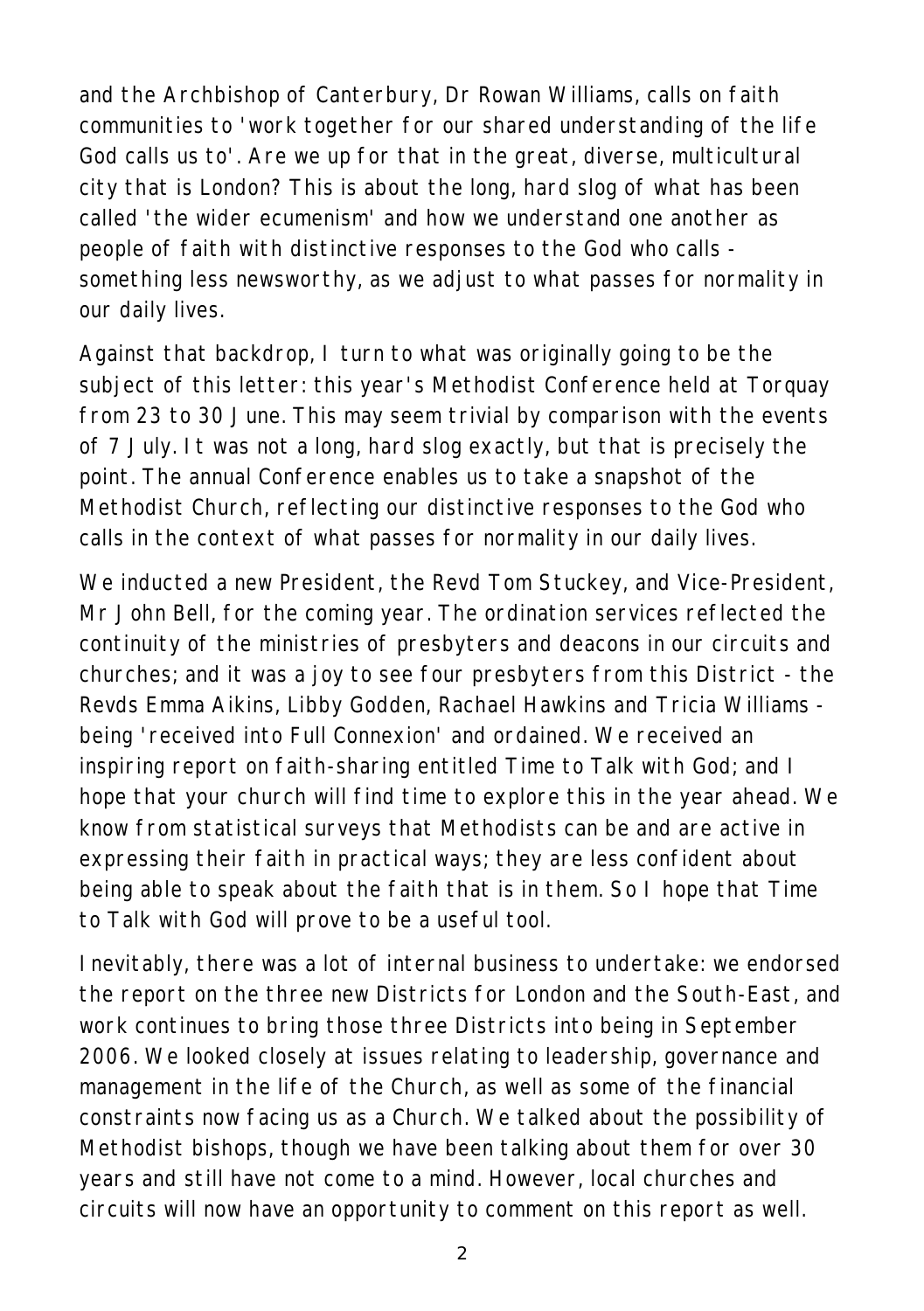We put other housekeeping matters in order, as any large organization must.

There were important debates about domestic abuse, human sexuality, Zimbabwe, and the MAKE POVERTY HISTORY campaign. There were stories to tell and strong, sincere and sometimes raw feelings. Many dimensions of our humanness were on view: here were real issues about real people, real life and real faith. Here we were trying to discern what the Holy Spirit was saying to the Church: about abusive relationships where women - and men - suffer; about whether we can truly affirm the place of gay and lesbian people in our churches (a debate which was sensitive and measured, but oddly funereal in tone); about the brute realities of political power in Zimbabwe; and about how we could raise people's consciousness and, in advance of the Gleneagles summit and the Live8 concerts, seek to influence the consciousness of the G8 leaders about justice for the poorest and most wretched people on the earth (a better outcome there than for policy on climate change, as it has turned out).

Little of this made headlines in the media, with the exception of some reporting on the debate on human sexuality. Parts of our Agenda were 'business and usual'; other parts had a greater sense of urgency; and, occasionally, there were flashes of passion and excitement - much like life in general. Somehow, life does go on, not very heroically and with few outward signs of disturbance most of the time. What matters, in the face of natural disaster or human evil, is whether as Christians we respond with fatalism or hope. We are people who believe we are called to discern the presence and involvement of God in his creation, sustaining it at every instant of its existence. This holds even in the face of great evil and suffering - how else can we understand the significance of Jesus' death on the cross? - and offers us hope through the transformation of death to new life. The last word is love.

Best wishes,

*Yours ever, John*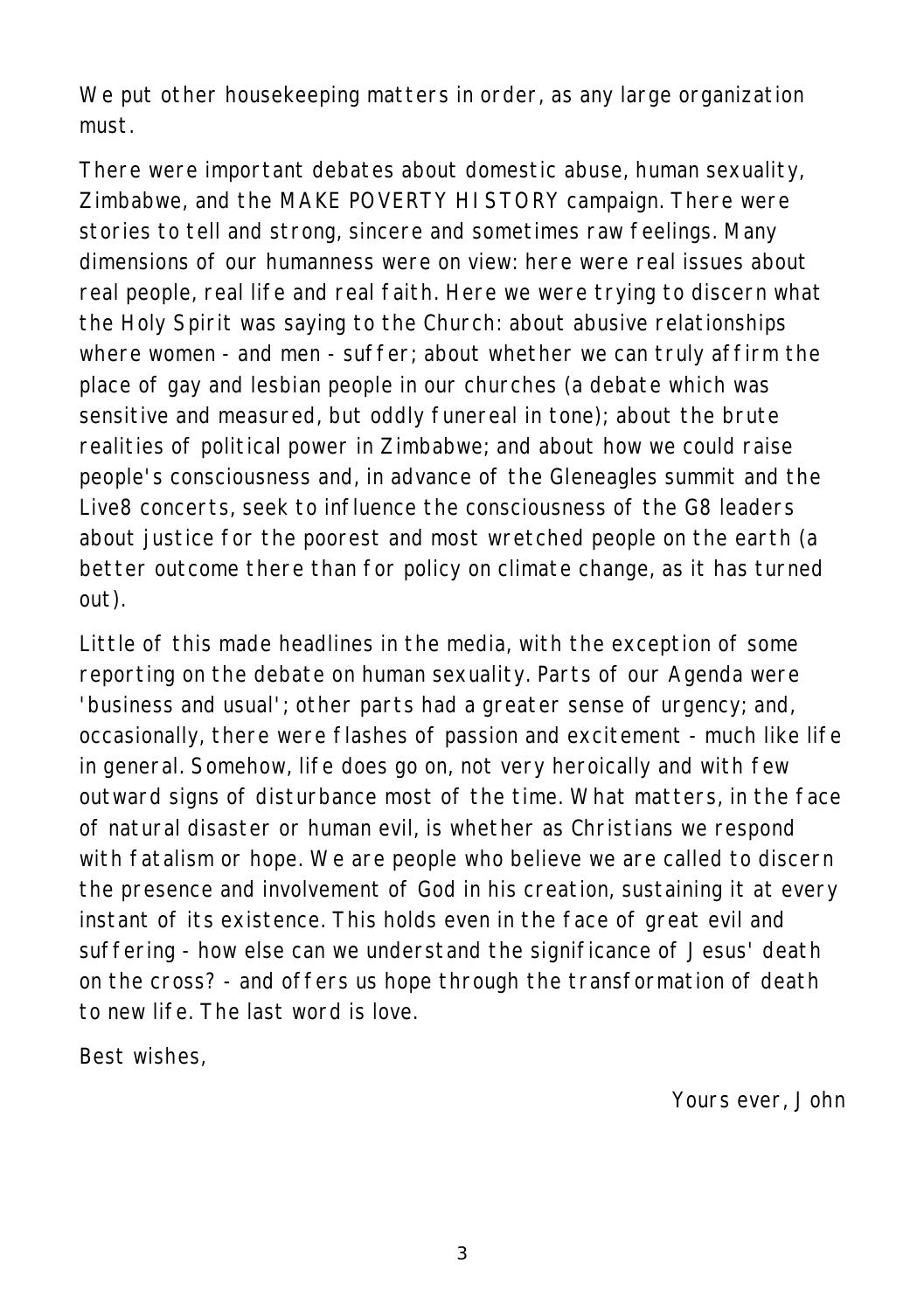# **THOUGHT OF THE MONTH—SEPTEMBER 2005**

September already? That means two-thirds of the year has already gone! How much of that time have you wished away by looking forward to the weekend, a holiday, a special treat and so on? When we stop and think about it we realize that time is one of God's most precious gifts to us. And each of us is allocated exactly the same amount of time with each new day. We are given 86,400 seconds each day; no more, no less. What we do with that time is up to us. We cannot save some of today's time to use tomorrow.

Someone visited an elderly gentleman and took him a book to read. "Perhaps this will help you to pass the time," she said as she handed over the book. "Thank you," said the gentleman, "but I don't like the words 'pass the time'. Your book will help me to 'use the time'. At my age I am grateful for every minute of every day that is given to me!"

And these words were addressed to a young couple very much in love with each other … "You never know how much you share with someone till the sharing ends. Grab every minute there is. Don't waste any time. You never get it back!"

Thank God for the time he gives you and ask Him to help you use it in the best possible way.

*Bill Cox*

———— < 0 > ————

**The Serenity Prayer**

God grant me the serenity

to accept the things I cannot change;

courage to change the things I can;

and wisdom to know the difference.

## **A NEWSHOUND RETIRES**

As Rosemary relinquishes the editorship of Martin Way's Newsletter and hands over the baton to the Communications team, we share a few things about her that you may not be aware of.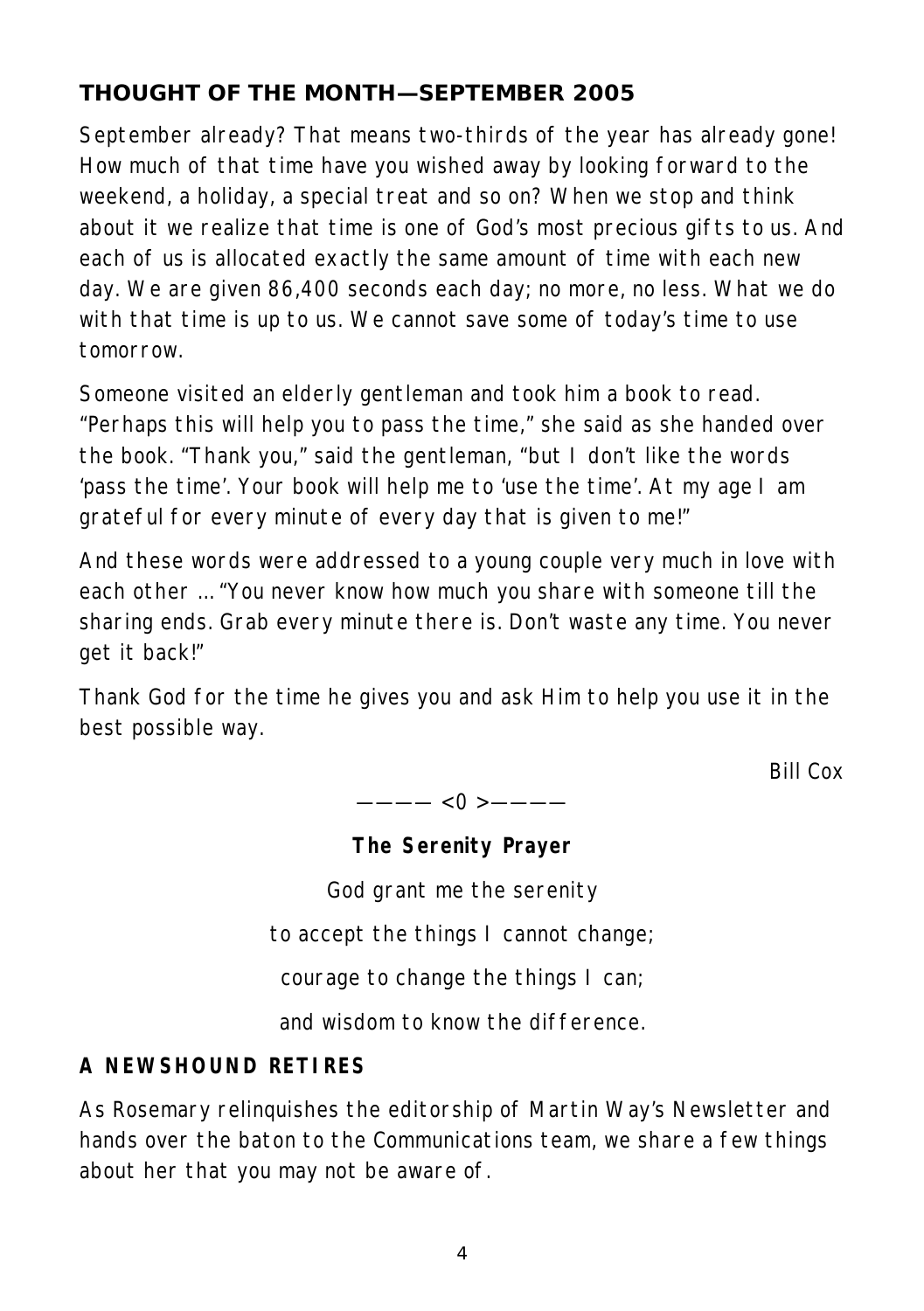10 years ago Rosemary joined Martin Way Methodist Church in search of a Bible Study Group. She is passionate about reading and theatre, in particular Shakespeare and in 1964 completed a marathon by seeing all his plays in one week!

Her time as editor has flown by, and she recalls that time passed quickly from one month to the next. Of course it wasn't all plain sailing. She had to work quite hard getting people to write articles and then sometimes keep following up with requests to have them on time. Filling a newsletter regularly each month for 5 years is quite a task.

Then there was photocopying the newsletter with a temperamental photocopier. Copying alone could take 2-3 hours, or longer if she was unfortunate and had to change the toner! Joan Harding recalls that her large sturdy table held all the pages to be collated, folded and stapled. This was sometimes done whilst listening to a play on Radio 4.

Rosemary was also responsible for the collation of the excellent Anniversary Booklet. What joy it gave her. Being an Archivist, she was in her element being able to pour over the archive minutes for relevant information.

On behalf of all of the church members we thank you Rosemary for your contribution, dedication and perseverance in producing our Newsletters and just think - NO MORE TONER CHANGING!

*Jane Smith*

## **MRS SYLVIA CLARK**

## 6th MAY 1920 - 17th MAY 2005

## Wife of Eric and Mother of Stephen and Robert

Sylvia grew up in Raynes Park, living in Dupont Road with her brother Edward, daughter of Harold and Winifred French. She often talked about her friends there and her walks along the local shops. The family moved to Monkleigh Road, Morden, a new house in the 1930's. Sylvia attended Wimbledon County School in the 1930's and to this year received the magazine of the Wimbledon County School Staff and Old Girl's Association - and went to reunions at the school. She made good friends there; one or two Sylvia knew until this time.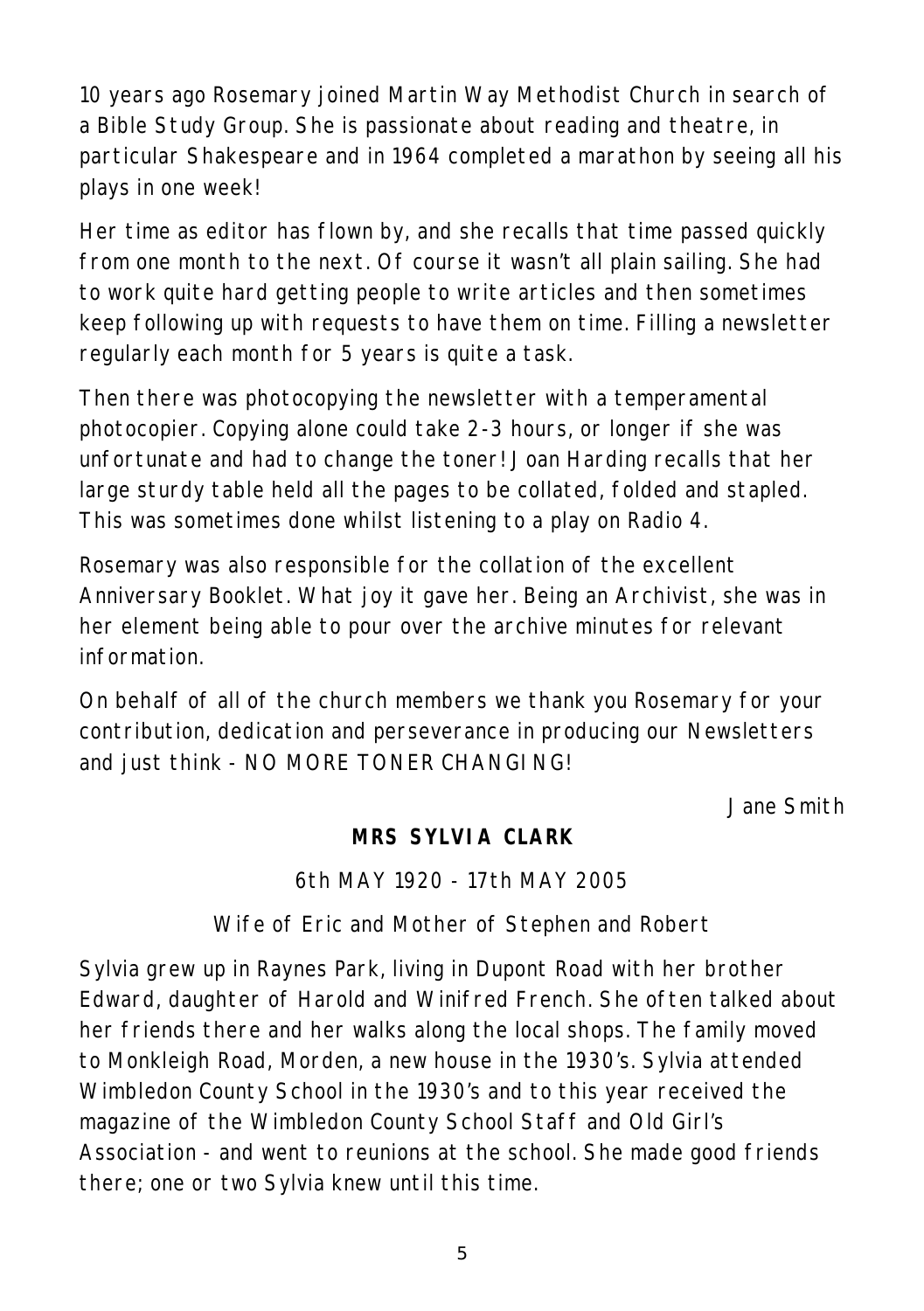Sylvia then went to work at an office in London and it was there she met her future husband, Eric Clark. He had moved down from his family home in Hull, Yorkshire, to a family flat in North London. They married during wartime at Raynes Park Church and had their honeymoon in London. Sylvia and Eric lived with Sylvia's parents in Monkleigh Road until 1953, their first son Stephen being born in 1951. They moved to their own house at Worcester Park in 1953. However, they returned to Morden in 1956, to Westcroft Gardens, the next road to Monkleigh Road to live near Sylvia's parents. Their second son Robert was born in 1960. Sylvia loved and cared so much for her husband, Eric, her two sons, Stephen and Robert, her family. When she saw them off from the house, she would say 'come back safe'.

Sylvia's parents had been going to Martin Way Methodist Church since the early 1960's. Sylvia and Eric joined them for worship around 1970 onwards. Sylvia's mother died in 1982, her father in 1985 and both funerals were held at the church. Eric, Sylvia's husband, Stephen's and Robert's father, died in 1986. Sylvia was supported by her many friends at Martin Way Church, following Eric's funeral at the Church and during the years that followed.

At the Church, Sylvia went to Midways Group, Monday and Thursday meetings and always helped on the Midways Cake Stalls as well as attending other activities. She was on the Flower Committee and regularly arranged flowers and helped at Seasonal Festivals. She also enjoyed meeting her friends for coffee and chat after the services and often participated in the mid-week Communion Services. Sylvia was generous, loving and always ready to help out and possessed a lovely disarming smile.

Before she had to give up driving she would often visit church friends who were house bound and take them out somewhere. Even after she gave up driving she made sure to get a lift to various meetings or events, relying on friends when Stephen was not around. Sylvia spoke a lot about her family, friends and her sons.

Sylvia had until, near the end, had good health, and her decline into illness, was quite sudden and her death was a shock to everyone.

*As remembered by Doreen Warren, Rosemary Keen and Joyce Plant*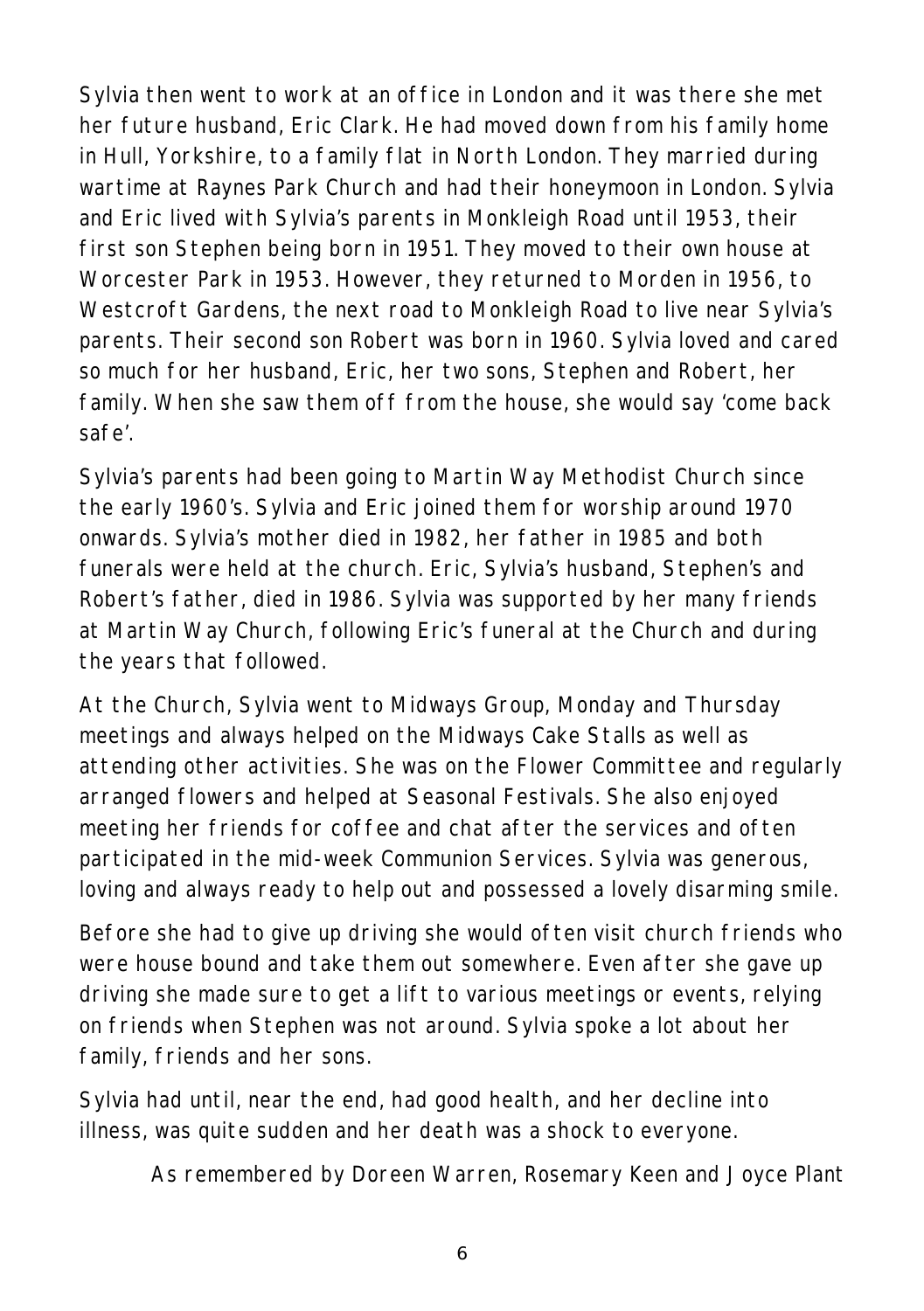## **HARRY POTTER**

Once again the Harry Potter mania has reached the bookshops and children around the British Isles. Parallels between Harry and the young Jesus seem rather far-fetched and not immediately obvious. In one sentence towards the end of 'Harry Potter and the Chamber of Secrets', Dumbledore (for those who do not know, he is Harry's Headmaster at Hogwarts School) is speaking to Harry. He says, "It is our choices, Harry, that show what we truly are, far more than our own abilities".

Whether or not you have read the books, whether or not you approve of stories of witchcraft and wizardry, it seems that this is a profound statement. It does not really matter whether you are talented or not, it is how you use the situation in which you find yourself that shows what kind of person you really are. And that is where being a Christian is important, because it is Jesus who helps us to make the right choices and to be the best people we possibly can.

*Trinity News*

#### **OUR SUNNY SWANAGE HOLIDAY ?**

SWANAGE = sun, sea, sand, surf -- not this year!!!! Sun, sea, rain, rain & more rain would be more accurate. For those of us who were brave enough to weather the storms a good time was had by most. We had a lovely couple of days basking in the not so sunny heat then we all looked and felt like drowned rats. Still, all was not lost. It meant we could indulge in the alternative activities set aside for just this eventuality - cinema (Madagascar is a must for anyone over 5!), dinosaur museum, teddy bear museum, seaside arcades, riding the flumes at the local leisure centre, taking the steam train into Corfe and Swanage many other exciting trips.

The beauty of the week at Swanage, aside from the great time communing with friends, is the opportunity to not only sit on the beach all day every day - although some do prefer that, don't they??? - but to find other things to do which many may not do without others there tothem. And of course there are the many sports to take part in - beach cricket, beach Olympics, golf and of course Bob's famous boat trips out to 'Old Harry'.

How wonderful to be stuck in a small tent with seven other people trying to eat dinner and not spill it on someone's sleeping bag!!! You certainly find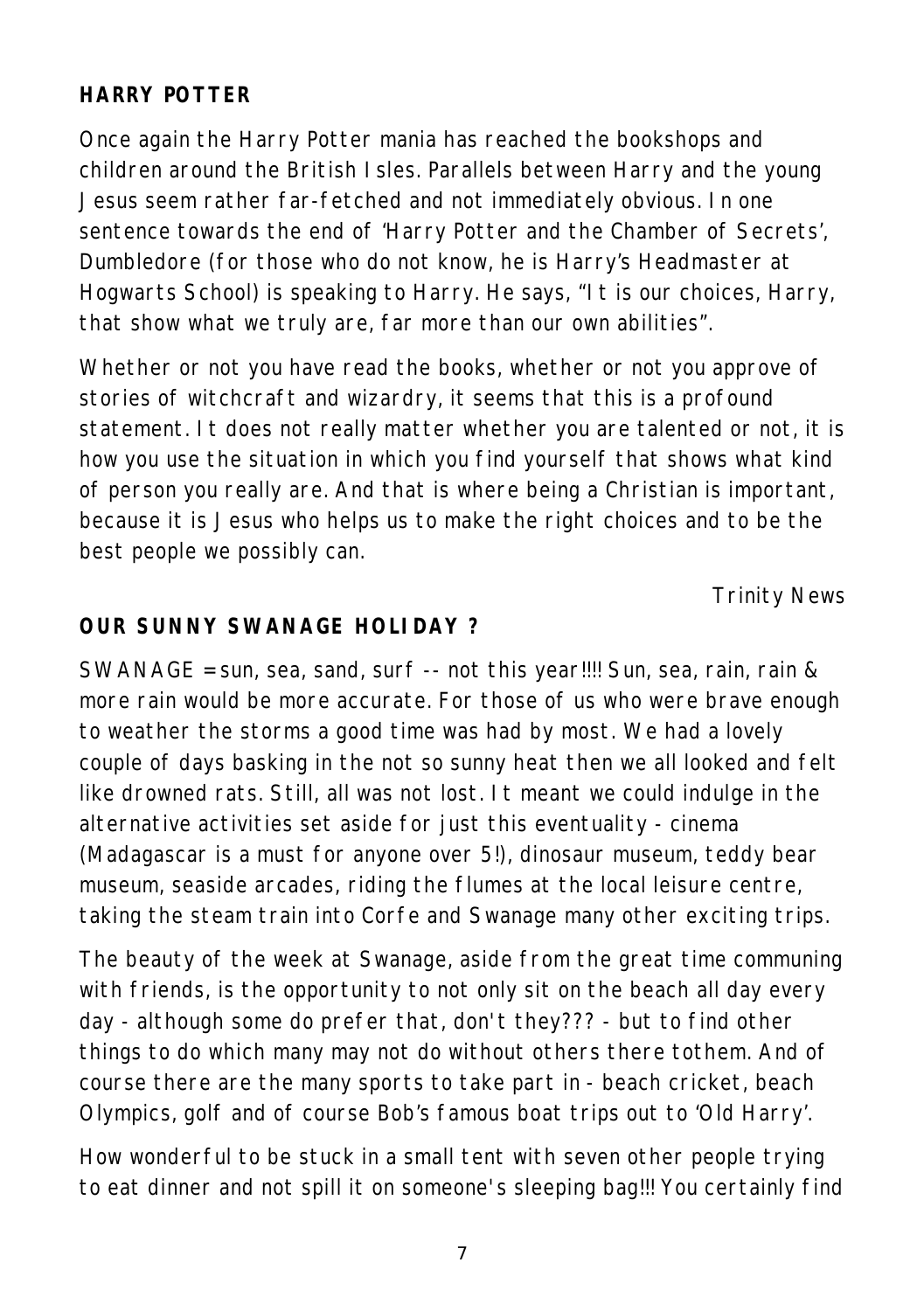out who your friends are. And surely that is the main objective of the time spent with such a diverse group. We all had a great time doing our own thing along with everyone else - and the children just love the great outdoors no matter what they end up doing - even if it is running in and out of other people's tents with their wet shoes on.

Here's to many more years. (Hopefully with a little sunshine thrown in)

#### *Marie Randall*

## **TAIZÉ PRAYER AND PRAISE**

We ended our summer meetings with thoughts and tragic stories of the bombing of London by 'Terrorists'. Our prayers were for the victims, their relatives and also for the work being undertaken by the searchers looking for evidence in the deepest part of the London Underground bearing the hot stuffy airlessness and persistent discomfort. Our prayers echoed all these and anxieties of others while we were blessed with a beautiful evening in Christine and Tom's garden. The extremes were not lost on any of us.

Our sincere prayers must be for the hearts of potential bombers to be changed. 'Please God help us to show yourself to them by remembering your son Jesus who was persecuted for being good and was crucified on a cross because of the ignorance of others, in their not knowing that you would rise again. He is all of us who listen and act upon His word. The bombers know not what they do, they are killing their own hope of redemption by their actions of Hate instead of Love'.

We continue in our Prayers and Praise and hope that the maimed can be reconciled and able to Thank God there is a promise of a future ahead in His strength.

### *Jean Mann (Taizé Contact)*

## **NEXT TAIZÉ MEETINGS -**These are held at 8.00 pm on Mondays

| 19th September | at St.John Fisher Church                         | lead by Jean  |
|----------------|--------------------------------------------------|---------------|
| 17th October   | at St.John Fisher Church                         | lead by Tom   |
| 14th November  | at St.John Fisher Church                         | lead by Hazel |
| 12th December  | Christmas 'Shared Meal' hopefully at the home of |               |
|                | David Cordey but this is to be confirmed         |               |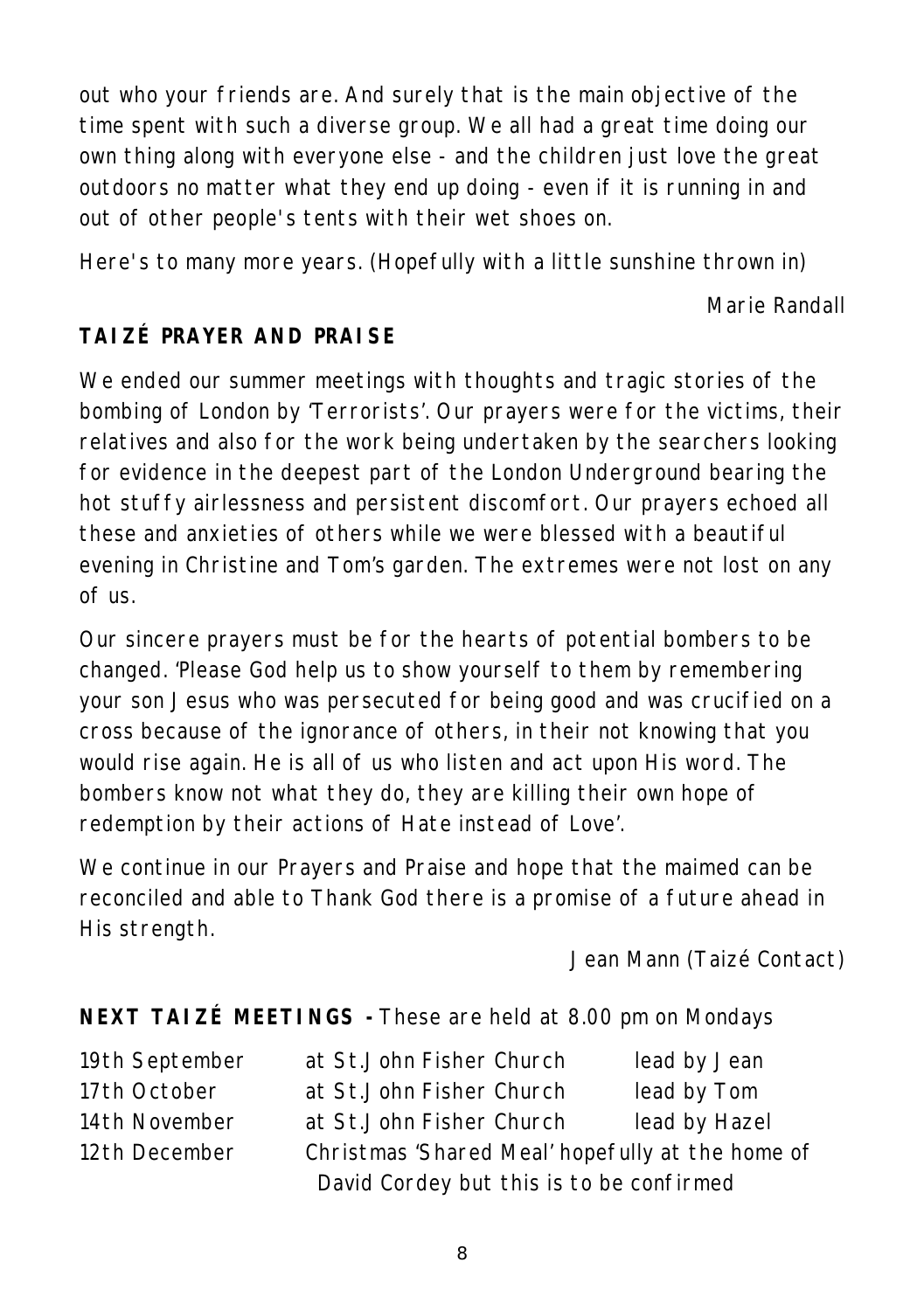## **FOOD, GLORIOUS FOOD**

Most of us do not have what used to be called 'a proper English breakfast' except when we go away on holiday. As many people now go abroad they never have 'a proper English breakfast' unless they come to a Big Brunch at Martin Way. We are grateful to those who organise these brunches and hope they will carry on doing so.

Whilst on the subject of food, we should also say a BIG THANK YOU to those who run the Lunch Club on alternate Fridays. What they do is a form of outreach to the community and is greatly appreciated, especially by those of us living on our own. Lesley Mortley and her gallant team deserve our sincerest thanks for all the time and effort they put in on our behalf.

*Bill Cox*

 $---<0>---$ 

## **FAIRTRADE RECIPES**

#### **Banana Choc Chip Muffins**

| Makes 7-8 large muffins                |                          |
|----------------------------------------|--------------------------|
| 100g plain flour                       | 40g melted butter        |
| 40g cornmeal                           | 1 egg, beaten            |
| 1 teaspoon bicarbonate of soda         | 1 teaspoon baking powder |
| 90g unrefined (golden) Fairtrade sugar | 80ml buttermilk          |
|                                        |                          |

2 ripe Fairtrade bananas, well mashed

50g Fairtrade milk chocolate, chopped into small chunks

Preheat oven to 200°C/400°F/gas mark 6. Sieve flour, cornmeal, baking powder and bicarbonate of soda together into a large bowl. Stir in sugar. In a separate bowl, mix together the butter, egg, bananas and buttermilk. Add wet ingredients to dry and mix gently (do not over-mix). Fold in the chocolate chips. Fill a muffin tin (ideally lined with muffin cases) to just under the rim. Bake for about 30 minutes until golden-brown and firm to the touch. Allow them to cool in the tin.